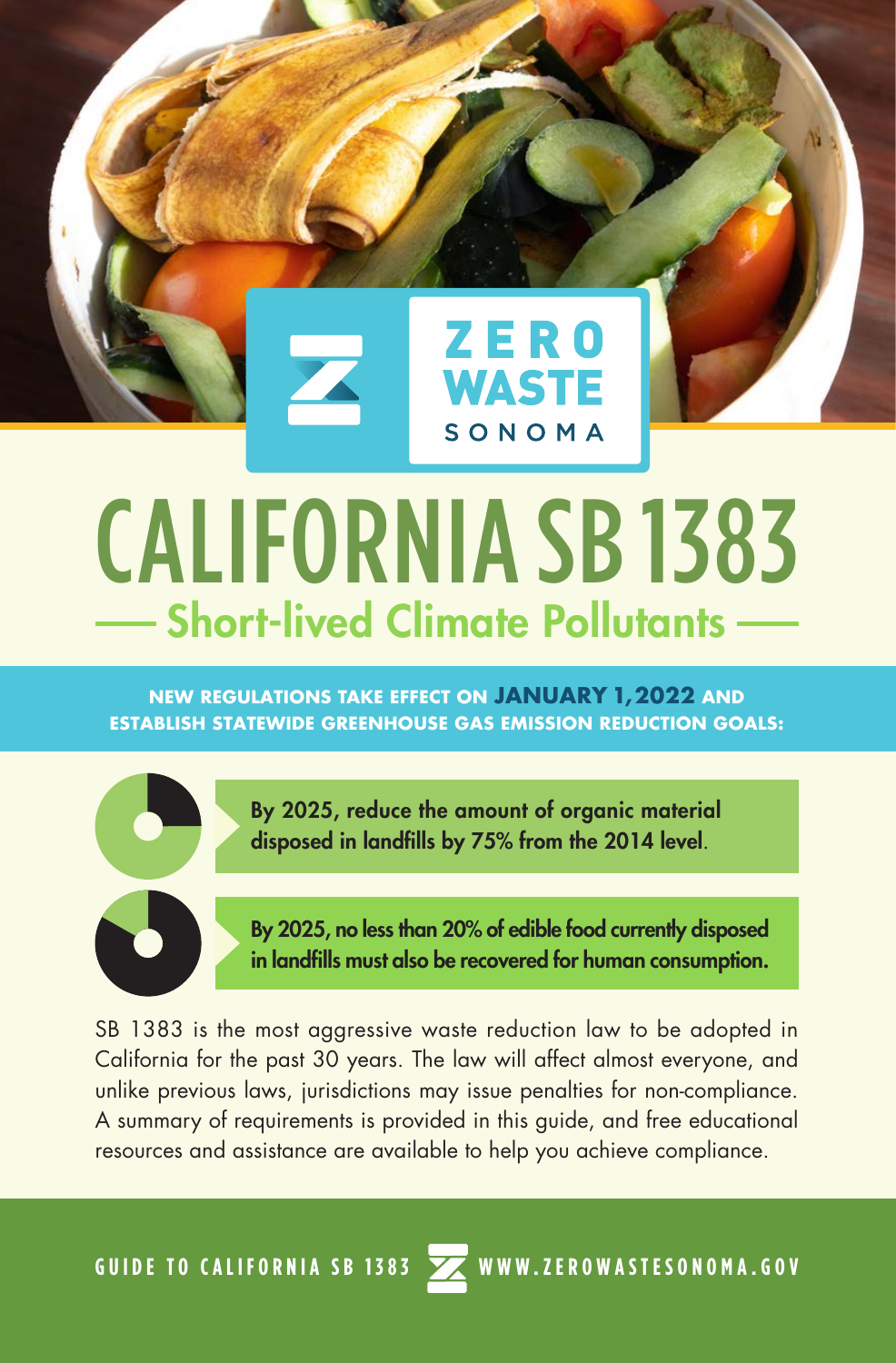

# SOLVING THE CLIMATE CRISIS

California is experiencing a climate crisis: record-breaking temperatures, longer fire seasons, extreme droughts, and rising sea levels. These extreme weather events are partly caused by too much greenhouse gas in the atmosphere, so named because they trap the sun's heat and warm the planet.

When organic materials such as food and yard debris end up in the landfill, they decompose anaerobically (without oxygen) and produce greenhouse gases. Composting organic materials significantly reduces greenhouse gas production. Furthermore, when finished compost is applied on land, greenhouse gases are pulled from the atmosphere and into the soil. By composting organic materials and recovering edible food for hungry people, we can all do our part to slow climate change. Learn more at: **www.zerowastesonoma.gov/compost-for-the-climate** 

# WHO IS IMPACTED?

The SB 1383 regulations apply to all persons and entities that generate organic materials, such as food scraps and plant trimmings. Everyone is required to divert their organic materials from the garbage. In addition, certain entities that provide food will be required to donate their excess food to feed people.



**RESIDENTS** including those living in singlefamily homes or multi-family buildings

COMMERCIAL ENTITIES such as for-profit and non-profit organizations, government offices and agencies, and industrial facilities

NON-LOCAL ENTITIES such as special districts, state/federal facilities, and prisons

EDUCATION AGENCIES such as schools, community colleges, and universities

#### FRANCHISED HAULING COMPANIES

In Sonoma County, food scraps and yard debris collected in green carts and dumpsters are sent to several composting facilities in the North Bay Area. Each jurisdiction has a contract with one of the following franchised hauling companies to provide collection service for garbage, recycling, and organic materials (food scraps and plant trimmings):

#### **RECOLOGY** SONOMA MARIN

(800) 243-0291 www.Recology.com/ SonomaMarin *Services all areas except for Chanterelle, and Temelec* 

#### SONOMA COUNTY RESOURCE RECOVERY (707) 795-7470

www.sonomacorr.com *Services Windsor*

#### SONOMA GARBAGE **COLLECTORS**

(707) 996-7555 www.sonomagarbage.com *Services Sonoma, Creekside,* 

*Chanterelle, and Temelec*

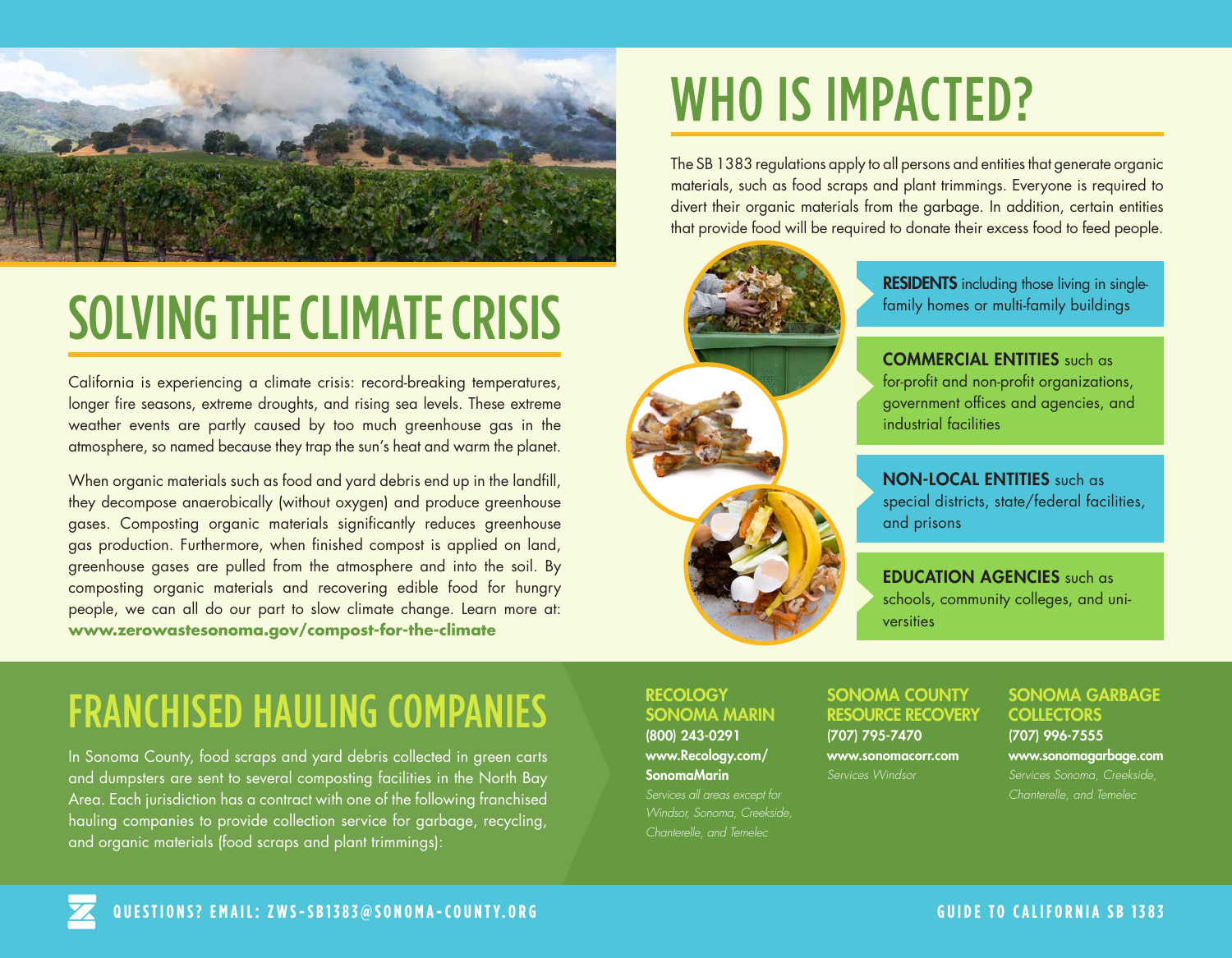

## REQUIREMENTS FOR RESIDENTS

Both single-family and multi-family residents are required to have regular collection service for garbage, recycling, and organic materials (food scraps and plant trimmings). Residents will have to properly separate their recycling and organics from the garbage. Don't know what goes where? Visit **www.zerowastesonoma.gov** or leave your questions at our Eco-Desk, **(707) 565-3375**.

In some rural areas of Sonoma County, it may be impossible or impractical to provide curbside collection service, and residents may be waived from this requirement.

**NOTE:** Managers and owners of multifamily buildings have additional responsibilities. Please see the next page on Requirements for Commercial Entities.

### REQUIREMENTS FOR NON-LOCAL ENTITIES AND EDUCATION AGENCIES

Examples of non-local entities are special districts, state agencies, and federal facilities. Examples of education agencies include universities, school districts, charter schools, and community colleges.

- Subscribe to organics collection service in addition to garbage and recycling through a franchised hauling company. Alternatively, self-haul is permissible as long as organics and recyclables are not landfilled and records of receipts and weight tickets are kept.
- Provide recycling and organics collection containers in all areas where a garbage container is located, except for restrooms. The collection containers must conform to the color scheme: green for organics, blue for recycling, gray for garbage.\*
- Prohibit employees from placing organics in the garbage.
- Periodically inspect the recycling and organics containers for contamination and if any is found, provide information/education to correct behavior.
- Provide education to employees on how to prevent generation of organic materials (source reduction).

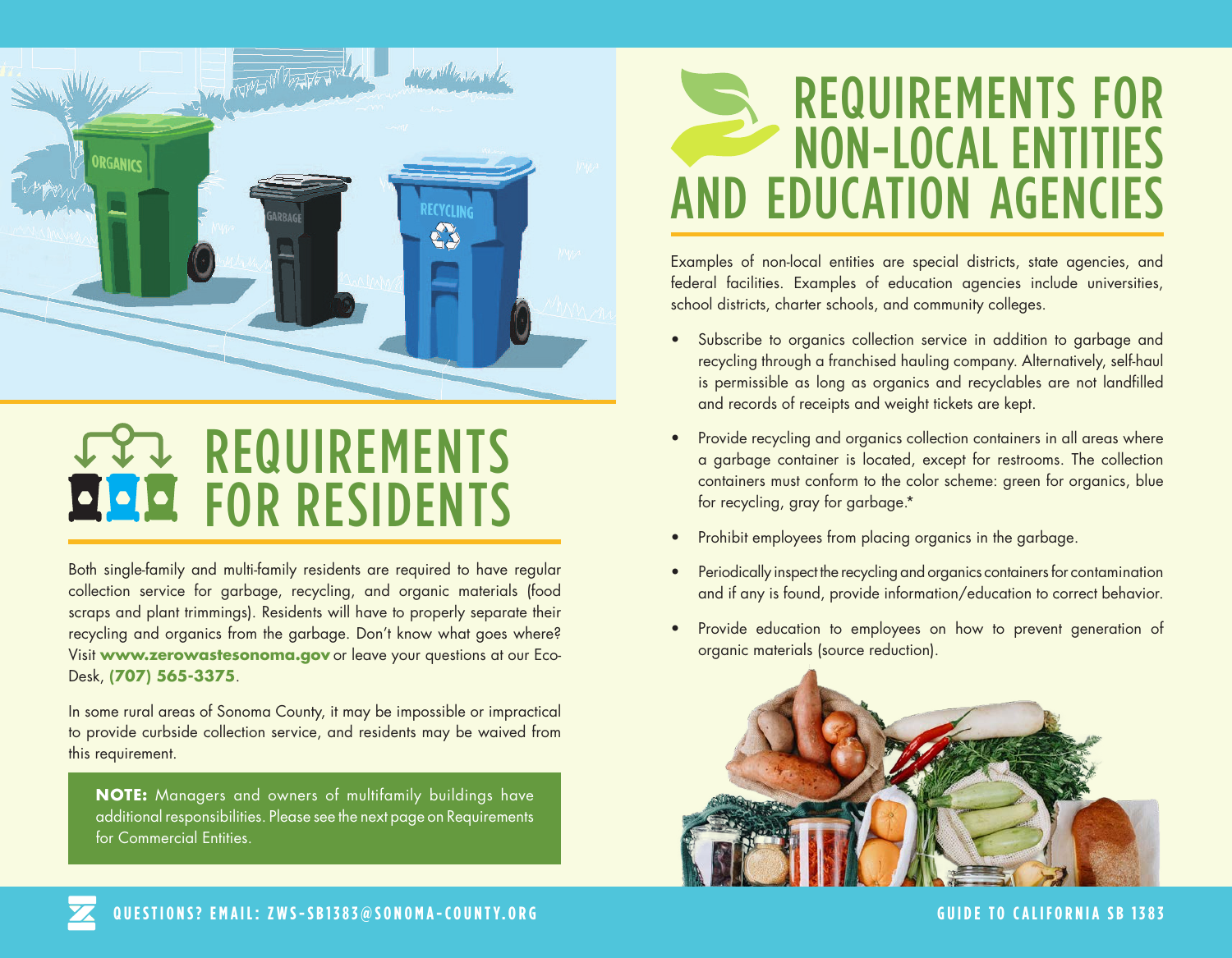### REQUIREMENTS FOR COMMERCIAL ENTITIES

These requirements apply to for-profit and non-profit businesses, including multifamily residential properties, government offices, and industrial facilities.

- Subscribe to organics collection service in addition to garbage and recycling through a franchised hauling company. Alternatively, self-haul is permissible as long as organics and recyclables are not landfilled and records of receipts and weight tickets are kept.
- Provide organics and recycling containers to employees, contractors, tenants, and customers.
	- ¤ There must be access to an adequate number, size, and location of containers.
	- ¤ Containers for organics and recycling must be provided in all areas where garbage containers are present, except for restrooms or inside multifamily dwelling units.
	- ¤ Container bodies or lids shall conform to the following color scheme: gray for garbage, blue for recycling, and green for organics. In addition, containers shall have labels with graphic images to indicate primary materials accepted and prohibited.\*
- Annually provide educational information to tenants and staff about the requirements to separate organics and recycling from the garbage. In addition, education must be provided on how to properly sort the three waste streams into correct containers. Please note, for new tenants, this information must be provided before or within 14 days of move-in.
- Periodically inspect recycling and organics containers and inform employees if contamination is found.
- *\* Visit your franchised hauling company's website to download free labels and posters.*

## FOOD RECOVERY AND DONATION REQUIREMENTS

Certain entities that provide food are required to donate the maximum amount of excess edible food to feed people.

> A contract or written agreement must be maintained with food recovery service(s) or organization(s) to pick up or receive edible food.

A record must also be kept indicating the types of food being donated, pounds donated per month, frequency of donations, and the contact information of the contracted food recovery service(s) and/ or organization(s).

Generators shall not intentionally spoil food that can be recovered.

Large venues or large event operators that do not provide food services, but allow for food to be provided, shall require food facilities operating on site to comply with the above organics diversion and food recovery requirements.

#### **TIER ONE COMMERCIAL ENTITIES**

**REQUIRED TO COMPLY STARTING JAN 1, 2022**

- Supermarkets
- Grocery stores
- Food service providers (contracted)
- Food distributors
- Wholesale food vendors

#### **TIER TWO COMMERCIAL ENTITIES REQUIRED TO COMPLY STARTING JAN 1, 2024**

- Restaurants with 250 or more seats, or a total facility size  $\geq 5,000$  sq. ft.
- Hotels with an on-site food facility and  $> 200$  rooms
- Health facilities with an on-site food facility and  $\geq 100$  beds
- Large venues that annually seat or serve an average of  $\geq 2,000$ individuals per day of operation
- Large events that serves an average of ≥ 2,000 individuals per day of operation
- State agencies with a cafeteria with ≥ 250 seats, or a total cafeteria facility size  $\geq 5,000$  sq. ft.
- Local education agencies with an on-site food facility